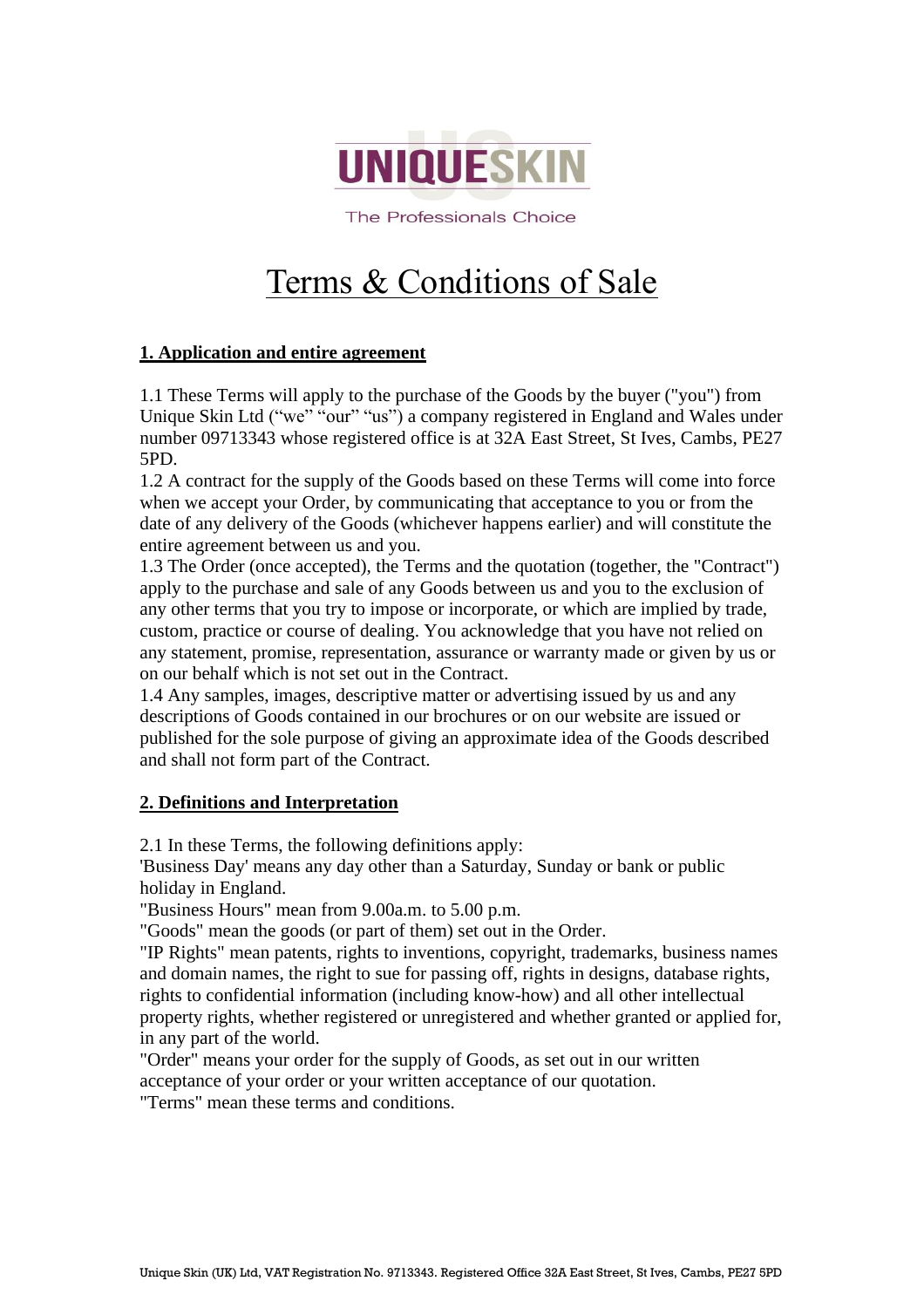2.2 In these Terms:

- a. The clause headings are for convenience only and will not affect interpretation;
- b. The singular includes the plural and the opposite applies.
- c. Reference to any one gender includes all other genders.
- d. A reference to "writing" or "written" includes faxes and emails.

# **3. Goods**

3.1 The description of the Goods is set out in our sales documentation, unless expressly changed in our quotation. In accepting the quotation and/or pricing you acknowledge that you have not relied upon any statement, promise or other representations about the Goods by us. Descriptions of the Goods set out in our sales documentation are intended as a guide only.

3.2 We can make any changes to the specification of the Goods which are required to conform to any applicable safety or other statutory or regulatory requirements. 3.3 Any goods subject to regulatory approvals must be stored, tracked and/or otherwise controlled as per the relevant regulatory body. All batch recall enquiries must be responded to in writing within the stipulated timeframes as communicated by us or by the relevant governing agencies.

# **4. Quality**

4.1 We warrant that (i) in respect of Order(s) for Goods only, on delivery/collection (strictly save for any damage/loss caused by the default of you and/or anyone acting and/or on behalf of you (including, without limitation, employees, agents and contractors) and/or a Force Majeure Event), the Goods shall:

conform in all material respects with their description in the Order be of satisfactory quality (within the meaning of the Sale of Goods Act 1979); and be fit for any purpose held out by us in the Order

- 4.2 Subject to clause 4.3, if:
	- a. you give notice in writing to us within a reasonable time of discovery that some or all of the Goods do not comply with the warranty set out in clause 4.1 (in respect of Order(s) for Goods only, in the case of any damage that reasonably appears to have been caused to the Goods in transit to the Delivery Location, you must give notice in writing to us within 24hrs of delivery);
	- b. we must be given a reasonable opportunity of examining such Goods; and
	- c. you (if asked to do so by us ) returns such Goods to our place of business at your cost,

we shall, at our option, repair or replace the defective Goods, or refund the price of the defective Goods in full.

4.3 We shall not be liable for the Goods' failure to comply with the warranty set out in clause 4.1 in any of the following events:

a. you make any further use of such Goods after giving notice in accordance with clause 4.2;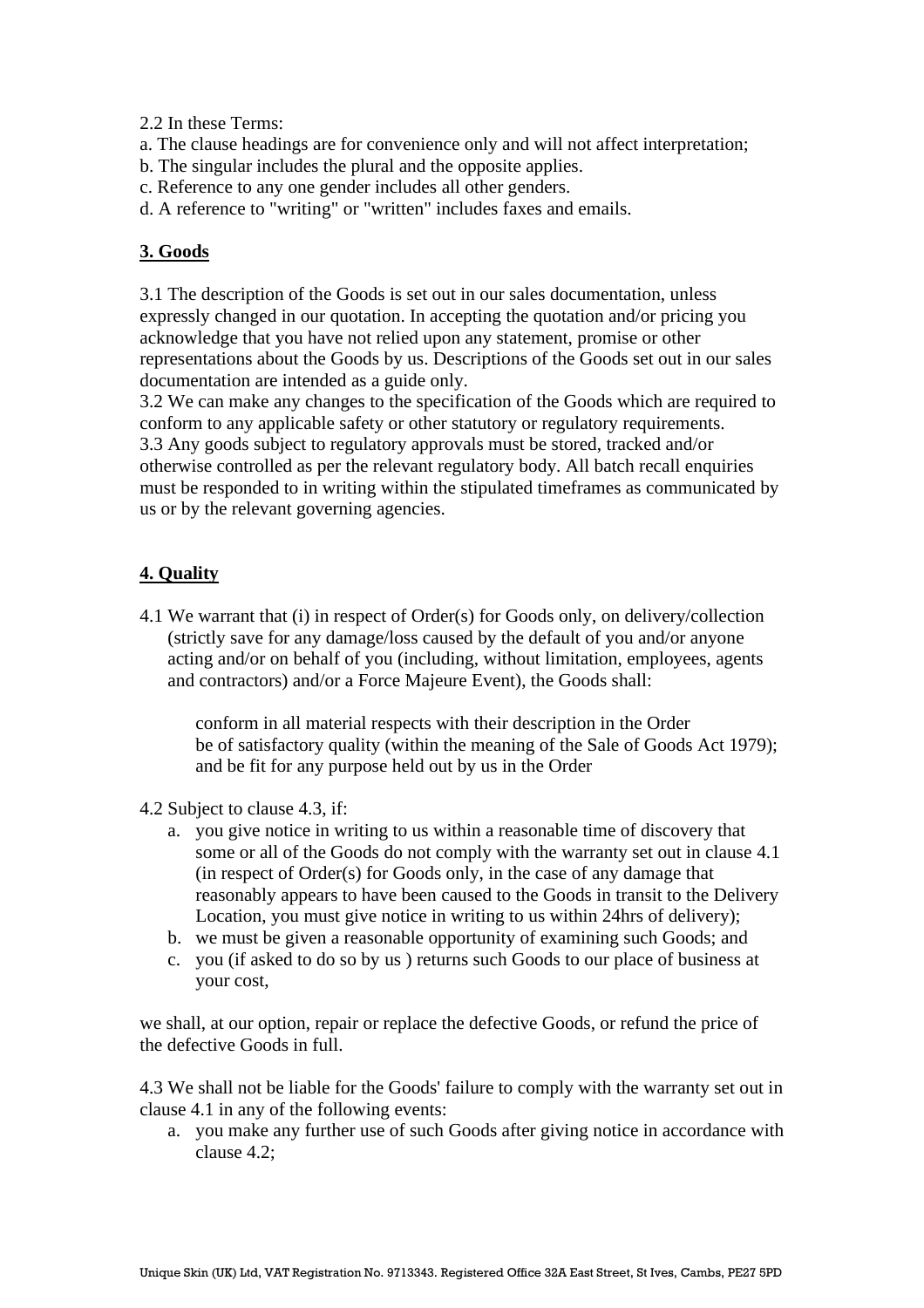- b. the defect arises because you failed to follow our oral or written instructions as to the storage, commissioning, installation, use and maintenance of the Goods or (if there are none) good trade practice regarding the same;
- c. the defect arises as a result of incorrect and/or inadequate information supplied by you;
- d. if you alter or repairs such Goods without the written consent of us;
- e. the defect arises as a result of fair wear and tear, wilful damage, negligence, or abnormal storage or working conditions; or
- f. the Goods differ from their description as a result of changes made to ensure they comply with applicable statutory or regulatory requirements.
- g. You fail to respond to a batch recall, enquiry or such like as ordered by the manufacturer or regulatory bodies.

Except as provided in this clause 4, we shall have no liability to you in respect of the Goods' failure to comply with the warranty set out in clause 4.1.

The terms implied by sections 13 to 15 of the Sale of Goods Act 1979 are, to the fullest extent permitted by law, excluded from the Contract.

These Conditions shall apply to any repaired or replacement Goods supplied by the Supplier.

The Goods are also sold with the benefit of any manufacturers' warranty (if any) that apply to such Goods (subject to the terms and conditions of such manufacturers' warranty)

# **5. Price**

5.1 The price ("Price") of the Goods is set out in our quotation or, if no Price is quoted, the Price set out in our published price list current at the date of your order or such other Price as we may agree in writing.

5.2 If the cost of the Goods to us increases due to any factor beyond our reasonable control including, but not limited to, material costs, labour costs, alteration of exchange rates or duties, or changes to delivery rates, or if you request a change in delivery dates, quantities or types of Goods ordered, or if you give us instructions or fail to give us adequate or accurate information or instructions which causes us delay, we can increase the Price of the Goods prior to delivery.

5.3 Any increase in the Price under this clause will only take place after we have communicated to you.

5.4 We may, entirely in our discretion, offer discounts, based on volumes.

5.5 The Price is exclusive of fees for packaging and transportation, delivery and insurance, for which you will be liable in addition

5.6 The Price is exclusive of any applicable VAT and other taxes or levies which are imposed or charged by any competent authority, for which you will be liable in addition.

# **6. Payment**

6.1 We will invoice you for the Price either:

a. On or at any time before delivery of the Goods; or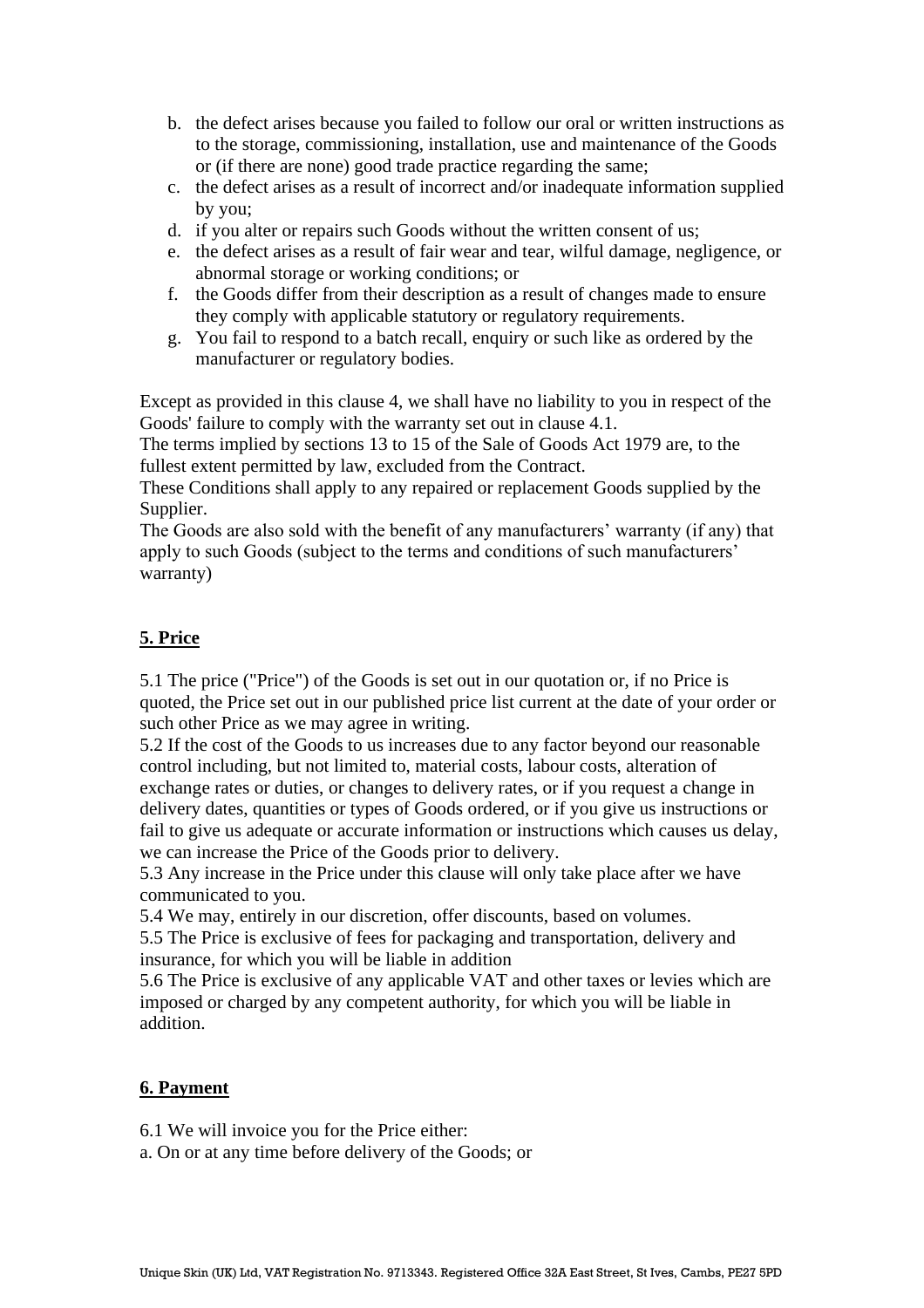b. Where the Goods are to be collected by you or where you wrongfully do not take delivery of the Goods, at any time after we have notified you that the Goods are ready for collection or we have tried to deliver them.

6.2 We require you to pay all or part of the Price in advance of delivery, except where, in our discretion you must pay the Price (or the balance) within 30 days of the date of our invoice or otherwise according to any credit terms agreed between us, in full (without set off, deduction or counter-claim) and in cleared funds.

6.3 You must make payment even if delivery has not taken place and / or that the title in the Goods has not passed to you

6.4 If you do not pay within the period set out above, we will suspend any further deliveries to you and without limiting any of our other rights or remedies, charge you a daily interest at the rate of 7.5% above the base rate of the Bank of England from time to time on the amount outstanding until you pay in full.

6.5 Time for payment will be of the essence of the Contract between us and you. 6.6 You accept and agree to the relevant deposits for capital purchases are subject to forfeiture if full payment has not been made within 30 days of the date of invoice. All deposits for products ordered are non-refundable in the event of cancellation under any circumstances unless clause 4 applies

6.7 All payments must be made in British Pounds unless otherwise agreed in writing between us.

#### **7. Cancellation and Alteration**

7.1 Details of the Goods as described in our sales documentation are subject to alteration without notice and are not a contractual offer to sell the Goods which is capable of acceptance.

7.2 The quotation (including any non-standard price negotiated in accordance with the clause on Price above) is valid for a period of 30 Business Days only from the date shown in it unless expressly withdrawn by us at an earlier time.

7.3 Either of us can cancel the Order for any reason prior to your acceptance (or rejection) of the quotation.

#### **8. Delivery**

8.1 We will arrange for the delivery of the Goods to the address specified in the quotation or your Order or to another business location we agree in writing.

8.2 If you do not specify a delivery address, or if we both agree in writing, you must collect the Goods from our premises.

8.3 Delivery of the Goods shall be completed on arrival at your premises or, if you are collecting, on completion of loading at our premises.

8.4 Subject to the specific terms of any special delivery service, delivery can take place at any time of a Business Day and must be accepted between 8am and 6pm. 8.5 If you do not take delivery of the Goods, we may at our discretion and without prejudice to any other rights:

a. Store or arrange for the storage of the Goods and will charge you for all associated costs and expenses including, but not limited to, transportation, storage and insurance; and / or

b. Make arrangements for the redelivery of the Goods and will charge you for the costs of such redelivery; and / or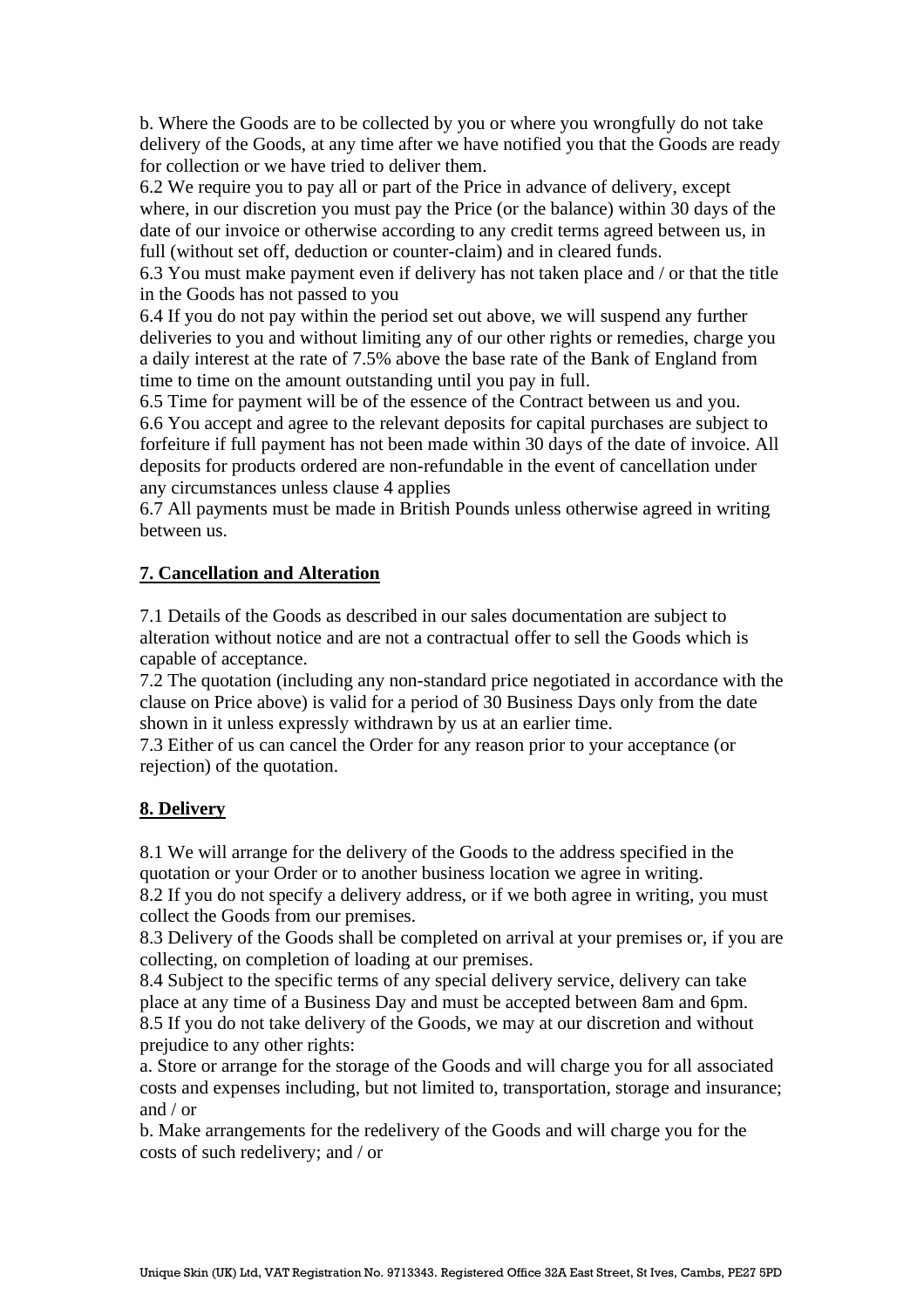c. After 10 Business Days, resell or otherwise dispose of part or all of the Goods and charge you for any shortfall below the Price of the Goods.

8.6 If redelivery is not possible as set our above, you must collect the Goods from our premises and you will be notified of this. We can charge you for all associated costs including, but not limited to, storage and insurance.

8.7 Any dates quoted for delivery are approximate only, and the time of delivery is not of the essence. We will not be held liable for any delay in delivery of the Goods that is caused by a circumstance beyond our reasonable control or your failure to provide us with adequate delivery instructions or any other instructions that are relevant to the supply of the Goods.

8.8 We may deliver the Goods by instalments, which shall be invoiced and paid for separately. Each instalment shall constitute a separate contract. Any delay in delivery of or a defect in an instalment shall not entitle you to cancel any other instalment. 8.9 You must inspect the Goods on delivery or collection.

8.10 If you identify any damage or shortages, you must inform us in writing within 24hrs of delivery receipt, providing full details.

8.11 Other than by agreement, we will only accept returned Goods, if we are satisfied that those Goods are defective and if required by us, we have carried out an inspection.

8.12 Subject to your compliance with this clause and/or our agreement, you may return the Goods and, if we agree that they are defective, we will as appropriate, repair, or replace, or refund the Goods or part of them.

8.13 We will be under no liability or further obligation in relation the Goods if:

a. You fail to provide notice as set above; and/or

b. You make any further use of the such Goods after giving notice under this clause and/or

c. The defect arises because you did not follow our oral or written instructions about the storage, commissioning, installation, use and maintenance of the Goods; and/or

d. The defect arises from normal wear and tear of the Goods; and/or

e. The defect arises from misuse or alteration of the Goods, negligence, wilful damage or any other act by you, your employees or agents or any third parties.

8.14 You bear the risk and cost of returning the Goods.

8.15 Acceptance of the Goods will be deemed to be upon inspection of them by you and in any event within 24hrs after delivery.

#### **9. Risk and Title**

9.1 The risk in the Goods will pass to you on completion of delivery, as defined in these Terms.

9.2 Title to the Goods will not pass to you until we have received payment in full (in cash or cleared funds) for: (a) the Goods and/or (b) any other goods or services that we have supplied to you in respect of which payment has become due.

9.3 You may not re-sell the Goods or use the Goods in the course of your business until we have received full payment for the Goods.

9.4 Until title of the Goods has passed to you, you must (a) hold the Goods on a fiduciary basis as our bailee; and (b) store the Goods separately, in original packaging and away from all other goods in your possession or control so that they remain readily identifiable as our property (c) not remove, deface, or obscure any identifying mark or packaging on or relating to the Goods; and (d) keep the Goods in satisfactory condition and keep them insured against all risks for their full value from the date of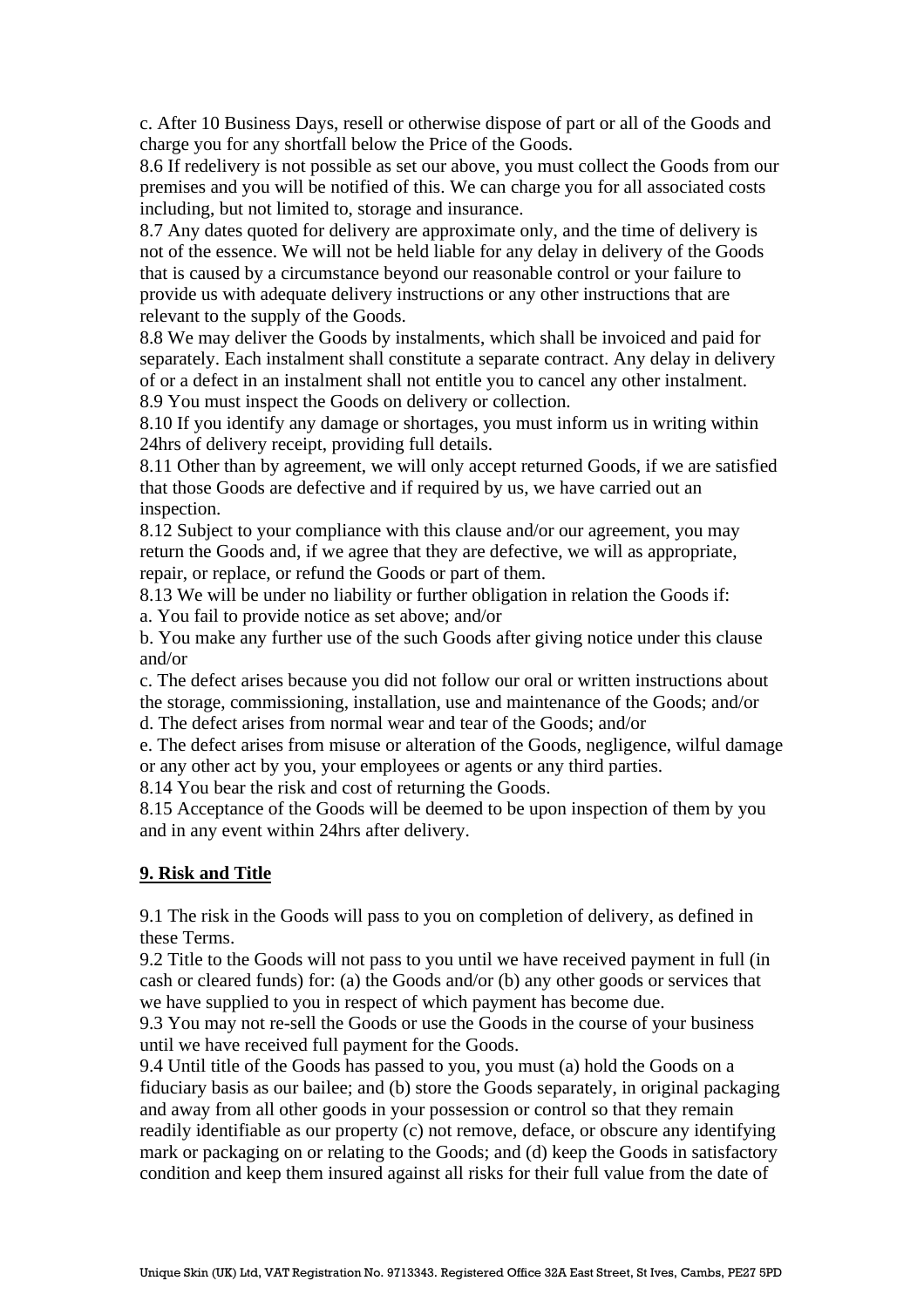delivery and (e) notify us immediately if you become subject to any of the events listed in clauses 9.1.(c) to (e); and (f) give us such information relating to the Goods as we may require from time to time.

9.5 If before title to the Goods has passed to you or the Goods have been irreversibly incorporated into a person or another product, and without limiting any other right or remedy we may have, we can at any time require you to deliver up the Goods in your possession, custody or control and, if you fail to do so immediately on demand, you hereby grant to us and our authorised representatives the irrevocable licence and permission to enter any of your premises or vehicles or of any third party where the Goods are stored, loaded or to be used in order to recover them.

9.6 Shipments are delivered to the receiver's address given by you but not necessarily to the named receiver personally.

9.7 Whereby a signed Proof of Delivery at the receiver's address has been obtained, this will be deemed as delivery of goods.

#### **10. Termination**

10.1 We can terminate the sale of Goods under the Contract by notice taking effect immediately where:

a. You fail to pay any amount due to us on the due date for payment;

b. You commit a material breach of your obligations under these Terms;

c. You are or become, or, in our reasonable opinion, are about to become the subject of a bankruptcy order or take advantage of any other statutory provision for the relief of insolvent debtors;

d. You enter into a voluntary arrangement under Part 1 of the Insolvency Act 1986, or any other scheme or arrangement is made with your creditors; or

e. You convene any meeting of your creditors, enter into voluntary or compulsory liquidation, have a receiver, manager, administrators or administrative receiver appointed, notice of intention to appoint an administrator is given by you or any of your directors or by qualifying floating charge holder (as defined in para. 14 of Schedule B1 of the Insolvency Act 1986), a resolution is passed or petition presented to any court for the winding up of your affairs or for the granting of an administration order, or any proceedings are commenced relating to your insolvency or possible insolvency or if anything analogous to any of the foregoing occurs in relation to you in any jurisdiction; or

f. If your financial position deteriorates to such an extent that in our opinion your capability to adequately fulfil your obligations under the Contract has been placed in jeopardy.

10.2 Without limiting our other rights or remedies, we may suspend all further deliveries of Goods under the Contract or any other contract between you and us if you fail to pay any amount due under this Contract on the due date for payment, you become subject to any of the events listed in clause 9.1(c) to clause 9.1.(e), we reasonably believes that you are about to become subject to any of them.

10.3 On termination of the Contract for any reason:

a. you shall immediately pay to us all of our outstanding unpaid invoices and interest and, in respect of Goods supplied but for which no invoice has yet been submitted, we shall submit an invoice, which shall be payable by you immediately on receipt; b. the accrued rights and remedies of the parties as at termination shall not be affected, including the right to claim damages in respect of any breach of the Contract which existed at or before the date of termination or expiry; and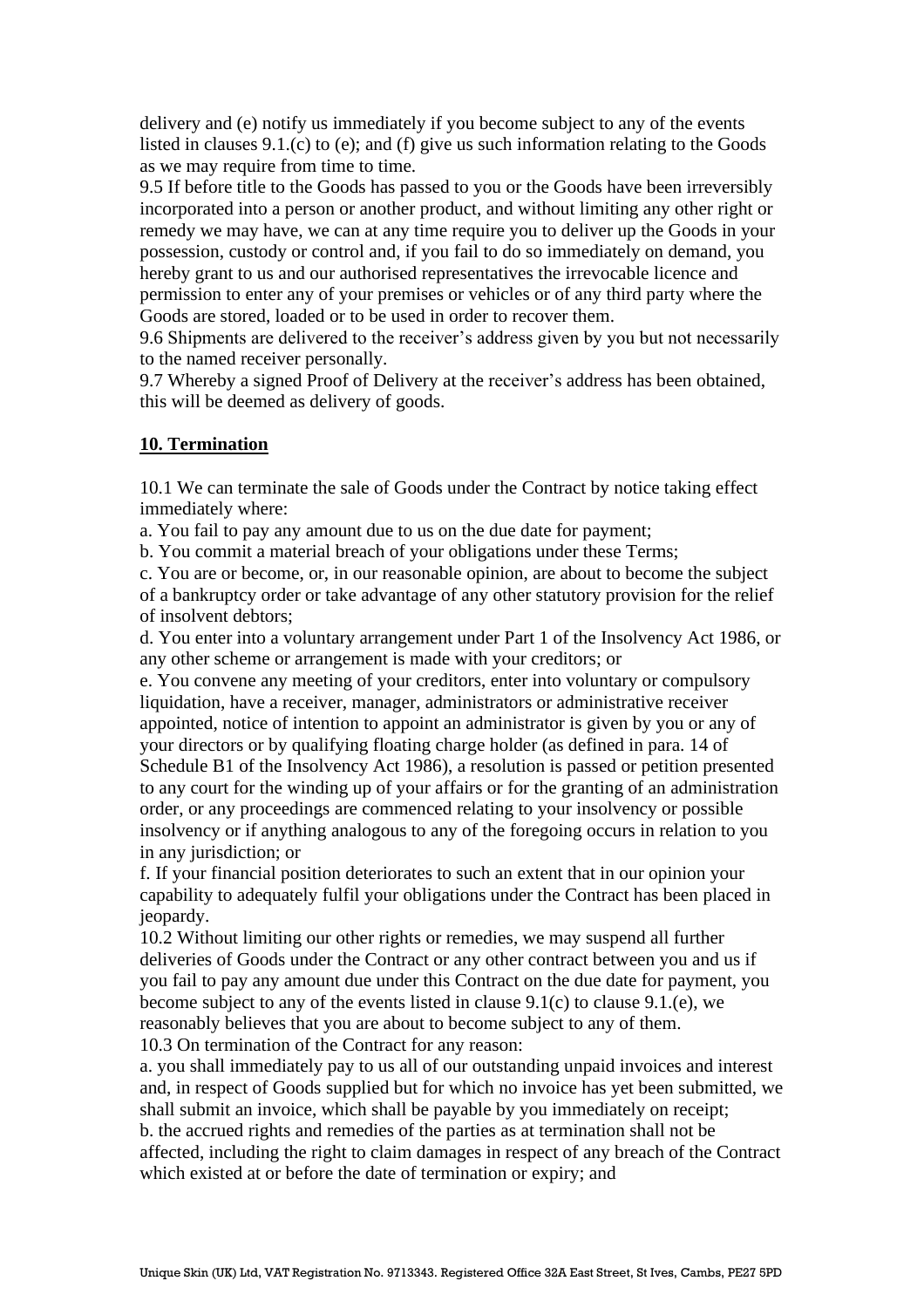c. clauses which expressly or by implication have effect after termination shall continue in full force and effect.

# **11. Force Majeure**

11.1 For the purposes of these Terms and any Contract, "Force Majeure Event" means an event beyond our reasonable control.

11.2 We shall not be liable to you as a result of any delay or failure to perform our obligations under a Contract as a result of a Force Majeure Event.

11.3 If the Force Majeure Event prevents us from providing Goods under a Contract for more than eight weeks, we shall, without limiting our other rights or remedies, have the right to terminate the Contract immediately by giving written notice to you.

# **12. Limitation of Liability**

12.1 Our liability for breach of the Contract, any breach of statutory duty, and for any tort (including negligence and misrepresentation) or otherwise will be limited as set out in this clause.

12.2 Subject to the clauses above on quality (clause 4) and Risk and Title (Clause 9), all warranties, conditions or other terms implied by statute or common law (save for those implied by Section 12 of the Sale of Goods Act 1979 ("S12")) are excluded to the fullest extent permitted by law.

12.3 If we do not deliver the Goods, our liability is limited, subject to the provisions of this clause, to the costs and expenses incurred by you in obtaining replacement goods of similar description and quality in the cheapest market available, less the price of the Goods.

12.4 We will not be liable (whether caused by our employees, agents or otherwise) in connection with the Goods, for:

a. Any indirect, special or consequential loss, damage, costs or expenses; and/or b. Any loss or profits, loss of anticipated profits, loss of business, loss of data, loss of data, loss of reputation or goodwill, business interruption, or, other third party claims; and /or

c. Any failure to perform any of our obligations if such delay or failure is due to any cause beyond our reasonable control;

d. Any losses caused directly or indirectly by any failure or breach by you in relation to your obligations; and/or

e. Any losses relating to the choice of the Goods and how they will meet your purpose or the use by you of the Goods supplied.

12.5 The exclusions and limitations of liability contained within this clause will not exclude or limit our liability for (a) death or personal injury caused by our negligence; (b) breach of S12; (c) defective products under the Consumer Protection Act 1987; or (d) for any matter for which it would be illegal for us to exclude or limit our liability; and (e) fraud or fraudulent misrepresentation.

# **13. Communications**

13.1 All notices under these Terms must be in writing and signed by, or on behalf of, the party giving notice (or a duly authorised officer of that party).

13.2 Notices will be deemed to have been duly given:

a. When delivered, if delivered by courier or other messenger (including special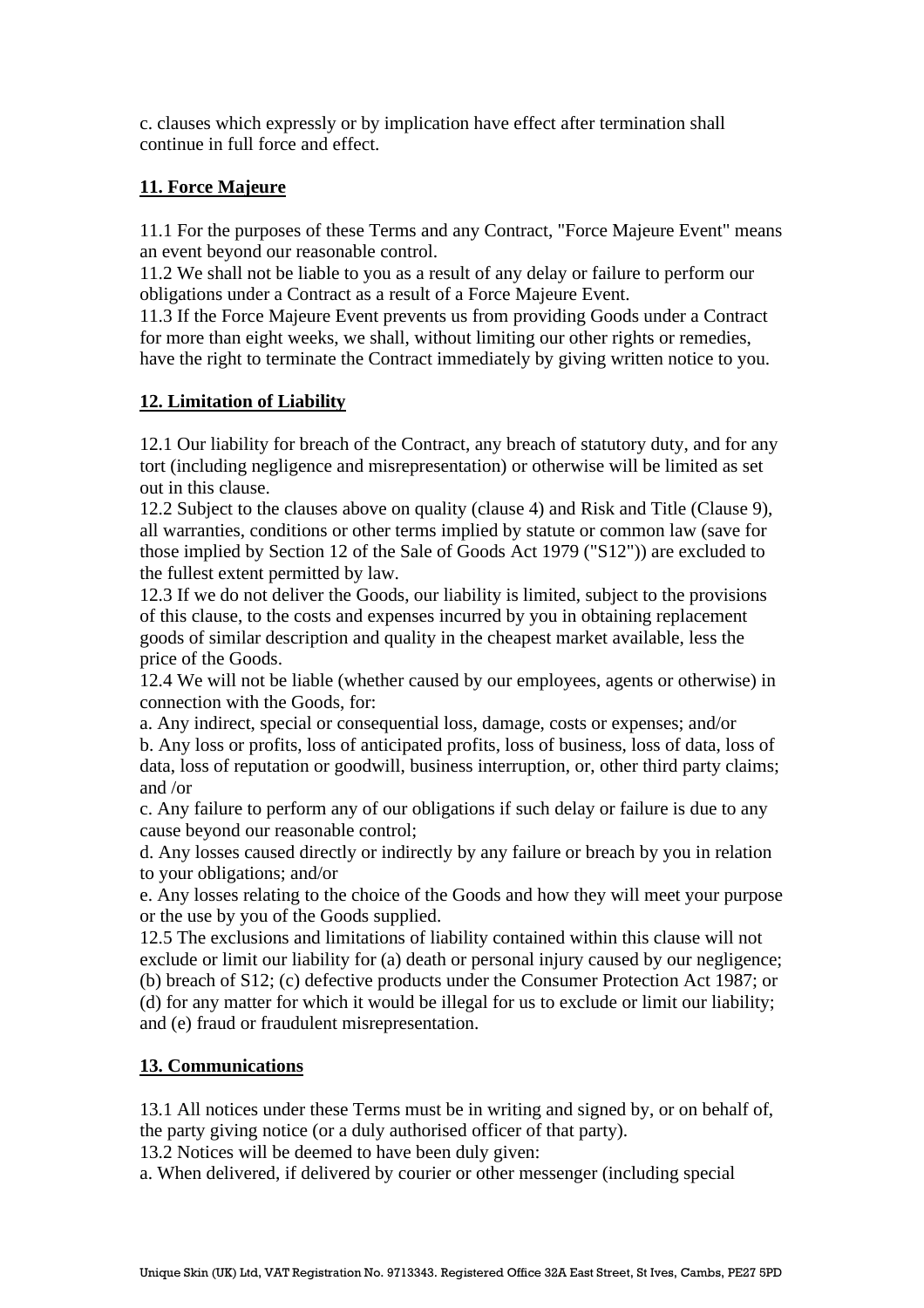delivery mail) during the normal Business Hours of the recipient;

b. When sent, if transmitted by fax or email and no failure message is received.

c. On the second Business Day following mailing, if mailed by national 1st class ordinary mail or

d. On the fifth Business Day following mailing, if mailed by airmail

13.3 All notices under these Terms must be addressed to the most recent address, email address or fax number notified to the other party.

# **14. Assignment and other dealings**

14.1 We may at any time assign, transfer, mortgage, charge, subcontract or deal in any other manner with all or any of our rights under the Contract and may subcontract or delegate in any manner any or all of our obligations under the Contract to any third party.

14.2 You shall not, without our prior written consent, assign, transfer, charge, subcontract, declare a trust over or deal in any other manner with all or any of your rights or obligations under the Contract.

### **15. No partnership or agency**

15.1 Nothing in these Terms or any Contract is intended to, or shall be deemed to, establish any partnership or joint venture between any of the parties, nor constitute either party the agent of another party for any purpose. Neither party shall have authority to act as agent for, or to bind, the other party in any way.

# **16. Third parties**

16.1 A person who is not a party to the Contract shall not have any rights to enforce its terms.

# **17. Variation**

17.1 Except as set out in these Terms, no variation of the Contract, including the introduction of any additional terms and conditions shall be effective unless it is agreed in writing and signed by us.

#### **18. No waiver**

18.1 No waiver by us of any breach of these Terms by you shall be considered as a waiver of any subsequent breach of the same or any other provision.

#### **19. Severance**

19.1 If one or more of these Terms is found to be unlawful, invalid, or otherwise unenforceable, that / those provisions shall be deemed severed from the remainder of these Terms (which will remain valid and enforceable).